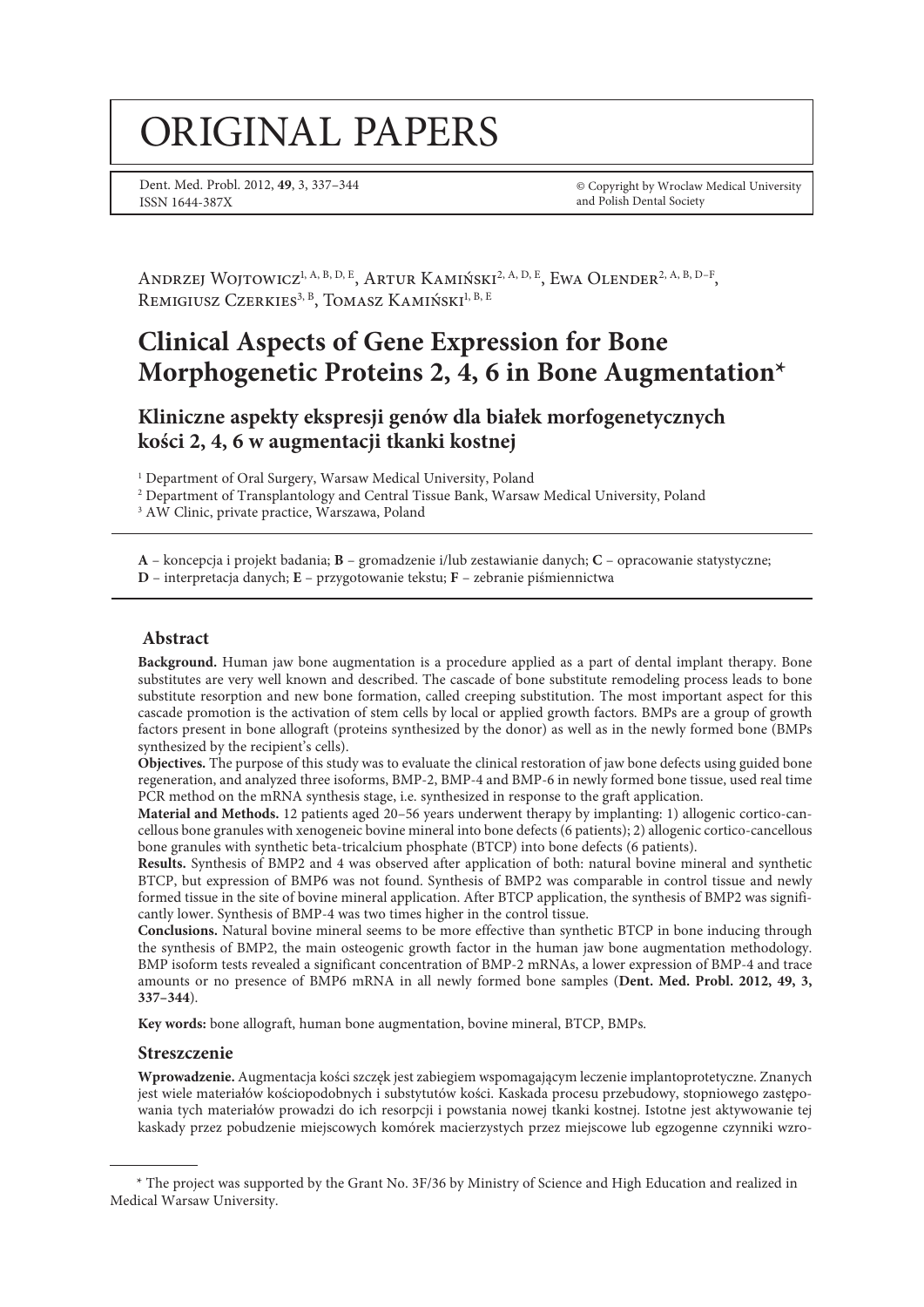stowe. Białka morfogenetyczne kości są obecne w tkance kostnej przeszczepów allogenicznych (syntetyzowane w organizmie dawcy), a także w nowotworzonej tkance kostnej (syntetyzowane przez komórki biorcy).

**Cel pracy.** Kliniczna ocena regeneracji uszkodzeń tkanki kostnej szczęk po zastosowaniu metodologii sterowanej regeneracji kości i analiza trzech izoform białek morfogenetycznych kości: BMP-2, BMP-4, BMP-6 w nowo powstającej tkance kostnej, z wykorzystaniem metodologii *real time*-PCR i oceny syntezy mRNA w odpowiedzi na zastosowanie implantu.

**Materiał i metody.** Badania prowadzono u 12 pacjentów (20–56 lat), którym wszczepiono: 1) kostną macierz allogeniczną wraz z minerałem wołowym (6 pacjentów), 2) kostną macierz allogeniczną wraz z syntetycznym beta-trójfosforanem wapniowym (6 pacjentów). Kość allogeniczna miała postać granulatu (1–2 mm średnicy)

**Wyniki.** W badaniach 15 eksplantów tkanki kostnej pobranej trepanem o średnicy 3 mm i długości 10 mm z miejsc implantacji poddano analizie rt-PCR. Zaobserwowano syntezę BMP-2 i BMP-4 w przypadku zastosowania obu materiałów: naturalnego minerału wołowego i syntetycznego BTCP. Nie stwierdzono syntezy BMP-6. Instensywność syntezy BMP-2 była porównywalna w kości kontrolnej ektopowej i po zastosowaniu minerału wołowego. Po zastosowaniu BTCP synteza BMP-2 była znacząco słabsza. Synteza BMP-4 była dwa razy większa w kości kontrolnej.

**Wnioski.** Naturalny minerał ksenogenny jest bardziej skuteczny niż syntetyczny BTCP w procesie kościotworzenia w sterowanej reakcji tkanki kostnej przez ekspresję BMP-2, który okazał się najbardziej skuteczną izoformą BMPs. Mniejszą ekspresję wykazała izoforma BMP-4, nie stwierdzono natomiast obecności BMP-6 lub ekspresja była na poziomie dokładności metody. BMP-6 nie jest czynnikiem niezbędnym w procesie resorpcji, osteogenezy i przebudowy tkanki kostnej, ale być może interferuje z procesem degradacji tkankowej (**Dent. Med. Probl. 2012, 49, 3, 337–344**).

**Słowa kluczowe:** przeszczep kostny, augmentacja kości u ludzi, minerał wołowy, BTCP, BMPs.

Advanced methods of bone augmentation using growth factors and/or stem cells constitute one of the most rapidly developing areas of oral implantology, especially when bone quantity is not sufficient.

The crucial role of bone morphogenetic proteins (BMPs) in craniomaxillofacial and neurological surgery were discussed [1, 2], but the efficacy of a different methodology is still under investigation.

A recent significant breakthrough in tissue engineering therapy was the application of isolated CD34+ bone marrow stem cells [3]. Their total amount of approximately 1,000,000 per 1 ccm of transplant appeared to be too small to achieve detectable bone tissue regeneration, the more so that the proposed recombinant human growth factors BMP-2, BMP-4 and lately BMP-7 and EGF-2 require also, as mitogens, a significant local stem cell pool [4–6]. BMP-2 has been acknowledged as one of the most effective growth factors in dental therapy and has a synergistic effect with BMP-4 [7]. Both of these factors in a recombinant form of rhBMP2 are already used in clinical conditions for bone tissue augmentation, e.g. in USA, and so is rhPDGF BB in periodontal regeneration. However, the action of the above factors is known to be of a cascade nature, and there is feedback because PDGF is a mitogen, while BMP-2 and BMP-4 plays the role of a morphogen [8–11]. Bone morphogenetic proteins stimulate human stable cell lines, human mesenchymal stem cells *in vitro* [12–13] as well as in animal studies [14]. The other known BMP-6 influenced on macrophages cell lines [15], which suggest other, maybe opposite action in bone to BMP-2, or BMP-4. From a clinical point of view, it was confirmed that synthetic human recombinant BMP-2

can enhance bone formation and osteointegration in implant therapy in sinus lift procedure [16] as well as in orthopaedic surgery [17].

The aims of the study included: assessment of a clinical restoration of jaw bone defects using guided bone regeneration, and expression analysis of three bone morphogenetic protein (BMP) isoforms, BMP-2, BMP-4 and BMP-6 in bone tissue induced by augmentation in dental implant treatment.

### **Material and Methods**

For this purpose, guided bone regeneration (GBR) methods were used. This technique was used in 12 patients (men) aged 20–56 years by implanting: 1) allogenic cortico-cancellous bone granules (50% of volume) with rapidly resorbable synthetic beta-tricalcium phosphate (BTCP) (50% of transplant volume) into bone defects in 6 patients (Fig. 1 top); 2) allogenic cortico-cancellous bone granules (50% of volume) with slowly resorbable xenogenic bovine mineral (50% of transplant volume) into bone defects in 6 patients (Fig. 1 bottom).

The main volume of transplants consisted of allogenic bone in the form of granules taken from one lot from the Central Tissue Bank. Each implantable material that was used made up 50% of the 3 cm<sup>3</sup> of transplant volume. Patients were given pharmacotherapy: Sumamed  $1 \times 0.5$  mg daily for 6 days, metronidazole  $3 \times 0.25$  g daily, Aescin  $3 \times 1$  daily (antioedema action), analgesics (Ketonal) and a probiotic (Trilac) for 6 days.

Sutures were removed 10 days after surgery in all patients. 6 months following implantation of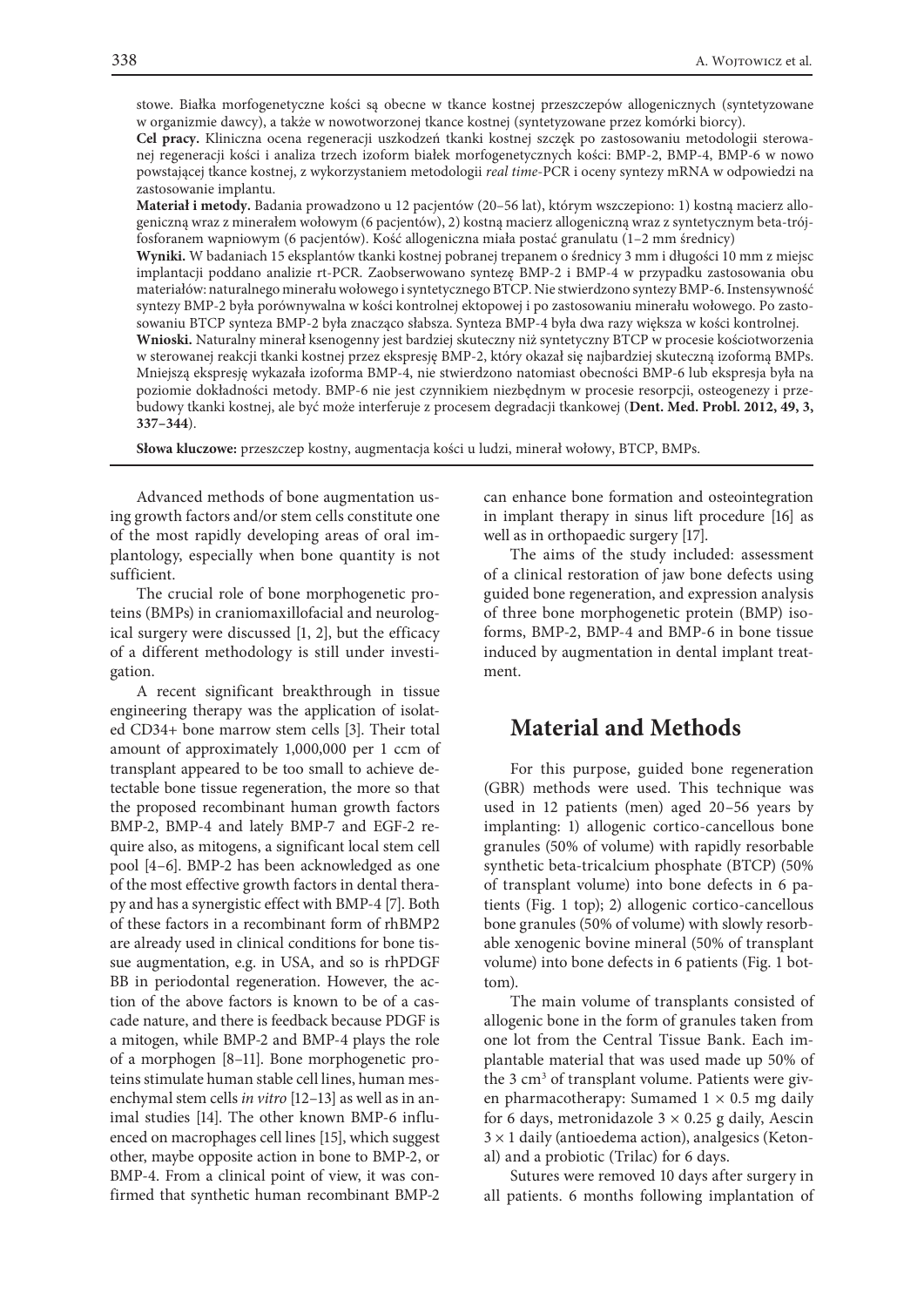guided bone regeneration material, cylinder bone samples were collected using a trephine bur during implant bed preparation after muco-periosteal flaps were elevated (Fig. 2). 18 samples in total (10 samples collected after implantation of allogenic bone + bovine mineral, 8 samples collected after implantation of allogenic bone with BTCP) were placed in extraction reagents for BMP-2, –4 and –6 RNA isoforms.

# **Real Time-PCR Test Tissue Sampling**

Samples (5 in each group) collected after the explantation was immediately placed in tubes and immersed in 1 ml of TRI-reagent (Sigma-Aldrich), a liquid preventing the RNA from being destroyed by RNA-ses and enabling isolation of RNA. Tubes were transferred to  $-22^{\circ}$ C and after initial freezing moved to -70°C until further processing. Applied methodology was described by Chomczynski et al. recently [18, 19].

## **Total RNA Extraction**

Tissues with TRI-Reagent in which they were stored were individually homogenized in cryomill in tubes washed with DEPC-treated water to inactivate RNA-ses. For total RNA extraction a method was applied with the use of TriReagent (Sigma-Aldrich), TRI Reagent is an improved version of the single-step total RNA isolation reagent developed by Chomczynski [18, 19]. Homogenized tissue was placed in 1.5 ml centrifuge tube (Eppendorf). TRI- -Reagent was added up to 1 ml. Tubes were shaken in an ambient temperature for 5 minutes. Then, the samples were allowed to stand for 5 minutes. 0.2 ml of chloroform was added (Sigma-Aldrich). Tubes were shaken vigorously and allowed to stand at room temperature for 10 minutes. Then, tubes were centrifuged at 12 000 g at  $4^{\circ}$ C for 15 minutes. Aqueous phase was transferred to a fresh tube (Eppendorf) and 0.5 ml of isopropanol (Sigma-Aldrich) was added. Samples were mixed and allowed to stand at room temperature for 10 minutes, then centrifuged at 12 000 g at 4°C for 15 minutes. Supernatant was removed and the pellet was washed by adding 1 ml of 75% Ethanol (POCH). Samples



**Fig. 1.** Jaw bone augmentation – surgical procedure graft consist of: BTCP + allogenic bone granules (up), xenogenic mineral + allogenic bone granules

**Ryc. 1.** Augmentacja kości szczęk – zabieg chirurgiczny: przeszczep zawiera: BTCP + granulat kości alogenicznej (góra), minerał ksenogenny + granulat kości alogenicznej



**Fig. 2.** Augmented jaw bone site: (core) bone microbiopsy taken by the trephine before implant installation/sample of augmented bone tissue inside the trephine

**Ryc. 2.** Augmentowana tkanka kostna szczęk: biopsja tkanki kostnej pobrana trepanem przed instalacją implantu próbka–rdzeń tkanki kostnej wewnątrz trepanu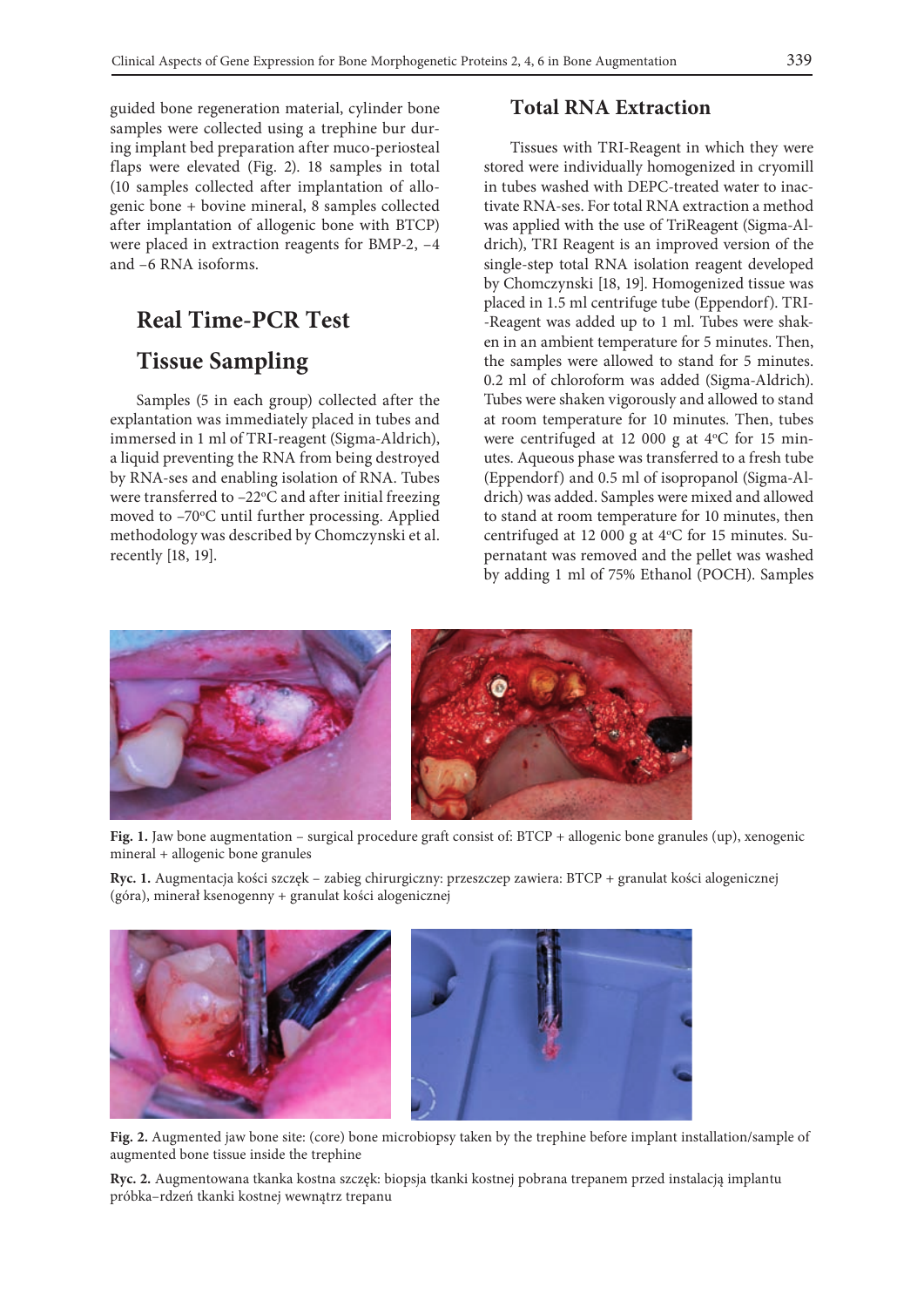were vortexed and centrifuged at 7500 g at 4°C for 5 minutes. Supernatant was removed and the samples dried in ambient temperature for 20 minutes. The pellets were resuspende in 0.5 ml water for molecular biology (Sigma-Aldrich) and the amount of RNA was measured with the use of Biophotometer (Eppendorf) in order to optimize the volume of sample used for reverse transcription.

#### **Reverse Transcription**

For obtaining cDNA further used for real time PCR procedures, High Capacity cDNA transcription Kit (Applied Biosystems/Life Technologies) was applied according to the manufacturer's protocol. Kit components included: buffer, dNTP mix, random primers, reverse transcriptase, RNAse inhibitor, nuclease-free water. Solution of RNA isolated in the first step was added to the reverse transcription mix in concentrations allowing us to obtain up to 2 ug of RNA per reaction tube which was controlled with the use of a spectrophotometer (Biophotometer, Eppendorf). Reverse transcription reaction was performed in thermal cycler (Realplex<sup>2</sup>, Eppendorf) according to the program recommended by the producer of the reverse transcription kit. Tubes with the products of reverse transcription were stored overnight in  $-22^{\circ}\text{C}$ for further processing.

# **Real Time PCR**

Real time PCR was carried out with the use of TaqMan Gene Expression Assays and Taq-Man Gene Expression Master Mix (Applied Biosystems/Life Technologies) according to the manufacturer's protocols, on Realplex 2 cycler (Eppendorf). A single reaction tube contained 1 ul of TaqMan Gene Expression Assays, 9ul of cDNA template, 10 µl of TaqMan Gene Expression Master Mix. Target genes were *BMP-2, BMP-4, BMP-6*. Reference gene was HPRT (hypoxanthine-guanine phosophoribosyltransferase). 40 cycles were performed, each including a 15 s phase at 95°C and 1 min phase at 60°C.

## **Results and Discussion**

Clinical examination showed total wound healing in all patients 6 months after surgery. There are no differences in the gingival profile after the application of different grafting materials. A radiological and histological study will be publishing soon. During the next stage of implant therapy, all bone preparation was similar, the differences in hardest of bone core during bone microbiopsy by the trephine were not noticed. Implants were installed in augmented sites with good primary stabilization in all patients.

#### **PCR Results**

According to the manufacturer's instructions, CT values above 40 were considered as negative, i.e. no amplification of cDNA could be confirmed.

Analysis of detection pattern of BMPs RNA after implantation of guided bone regeneration materials revealed (Table 1, Figs. 3–5):

The expression of BMP-2 and BMP-4 genes was higher than the expression of the house-keeping gene HPRT in case of both applied materials: bovine mineral, BTCP as well as the control, i.e. orthotopic autogenous bone.

The expression of BMP-6 gene was in all cases lower than the expression of HPRT and target genes for BMP-2,4, reaching values on the edge of detectability.

BMP-2 RNA amount was comparable in case of orthotopic autogenous bone and bone formed after bovine mineral application; its expression was significantly lower in case of the use of BCTP as an osteoconductive scaffold.

The expression of BMP-4 RNA was two times higher in autogenous bone in comparison to bone formed after application of BTCP and bovine mineral.

Allogenic bone granules, characterised by minimal osteogenic properties, were used with synthetic (BTCP) or natural (bovine mineral) implanted materials for promotion of bone formation.

The results achieved indicate that in humans:

Bovine mineral seems to be more effective than BTCP in bone inducing properties through synthesis of BMP-2, the main osteogenic growth factor in human jaw bone augmentation methodology

BMP isoform tests revealed significant concentration of BMP-2, lower expression of BMP-4 and trace amounts or no presence of BMP-6 mR-NA in all induced bone samples

BTCP has shown low biological efficacy in the bone augmentation process, which occur through the inducing of expression of BMPs isoforms in the environment of orthotopic autogenic jaw bone as well allogenic bone granules. This observation could be explained by BTCP properties i.e. fast resorbability.

The role of BMP-2 and BMP-4 in osteogenesis was confirmed, while BMP-6 isoform seems not to be involved in bone regeneration

Both implanted scaffolds: synthetic BTCP and natural bovine mineral are well described as osteoconductive materials with no osteoinductive properties. However, when implanted with allogenic bone granules into the autogenic jaw bone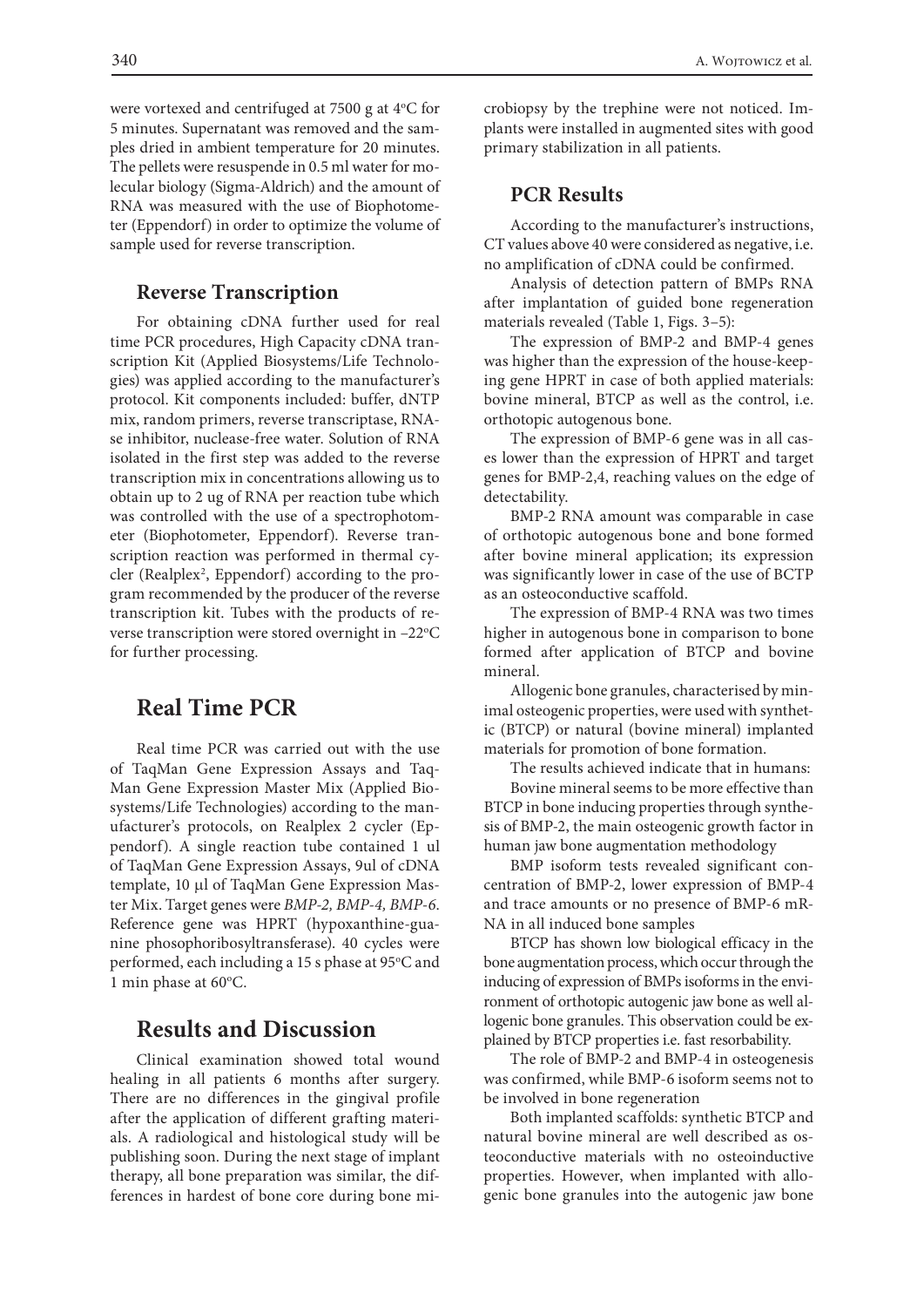**Table. 1.** Ct values observed in tissues obtained after application of bovine mineral and BTCP and control material – autogenous bone (minus values of the ∆Ct indicate an expression lower than the expression of the reference gene)

**Tabela 1.** Wartości Ct zaobserwowane w tkankach pozyskanych po zastosowaniu minerału bydlęcego, BTCP (beta trójfosforanu wapnia) i materiału kontrolnego – kości autologicznej (wartości ujemne Ct świadczą o ekspresji większej od ekspresji genu referencyjnego)

|                                             | Average Ct       |      |                  |             | $\Delta \mathrm{Ct}$ |        |                  |
|---------------------------------------------|------------------|------|------------------|-------------|----------------------|--------|------------------|
| Type of material (Rodzaj materiału)         | BMP <sub>2</sub> | BMP4 | BMP <sub>6</sub> | <b>HPRT</b> | BMP <sub>2</sub>     | BMP4   | BMP <sub>6</sub> |
| Autogenous bone (Kość autologiczna)         | 34,0             | 33,3 | 36,5             | 36,3        | $-2.3$               | $-3,0$ | 0,2              |
| Bovine/xenogenous mineral (Mineral bydlecy) | 36,0             | 37,0 | 41,0             | 38,5        | $-2.5$               | $-1,5$ | 2,5              |
| BTCP (Beta trójfosforan wapnia)             | 33,5             | 33,0 | 40,0             | 34,5        | $-1,0$               | $-1,5$ | 5,5              |

site – can improve not only bone shape/profile, but also cascade of new bone formation through osteogenic growth factors.

The importance of BMPs for the process of osteogenesis was proved in several animal studies. Heterotopic bone formation in an animal model can be induced by the expression of BMP-2, 4 and acts on local stem cells present in the muscle tissue, out of periosteum [20].

BMPs are a morphogen in the following processes: embryonic bone development, skeletal growth, bone remodeling, bone fracture healing as well as bone graft remodeling. The number of local stem cells for osteogenesis that respond to BMPs is not known, the application alone of 1 million human stem cells per graft for the treatment of bone defect – is not effective [3]. It seems that also local BMPs concentration plays an important role. The golden standard, i.e. autologous bone implantation is the best type of bone graft but in that case an additional donor site is needed. Allogenic bone, from a tissue bank, has very low osteoinductive properties, and the concentration of BMPs is estimated in picograms. The application of a combine graft: allogenic bone with bovine mineral or with BTCP still is advantageous as it filled the de-



**Fig. 3.** Average ∆Ct values as determined by real-time PCR by subtracting the average HPRT Ct value from the average Ct for each target gene. Series: 1 – BMP2, 2 – BMP4, 3 – BMP6; AB – autogenous bone, BM – bovine mineral, BT – BTCP (minus values of the ∆Ct indicate an expression higher than the expression of the reference gene)

**Ryc. 3.** Średnie wartości ∆Ct wyliczone z wartości obserwowanych w *real-time* PCR, uzyskane przez odjęcie średniego Ct dla genu HPRT od średniej wartości Ct dla każdego genu badanego. Serie: 1 – BMP2, 2 – BMP4, 3 – BMP6; AB – kość autologiczna, BM – minerał bydlęcy, BT – BTCP, (beta-trójfosforan wapnia, wartości ujemne Ct świadczą o ekspresji wyższej od ekspresji genu referencyjnego)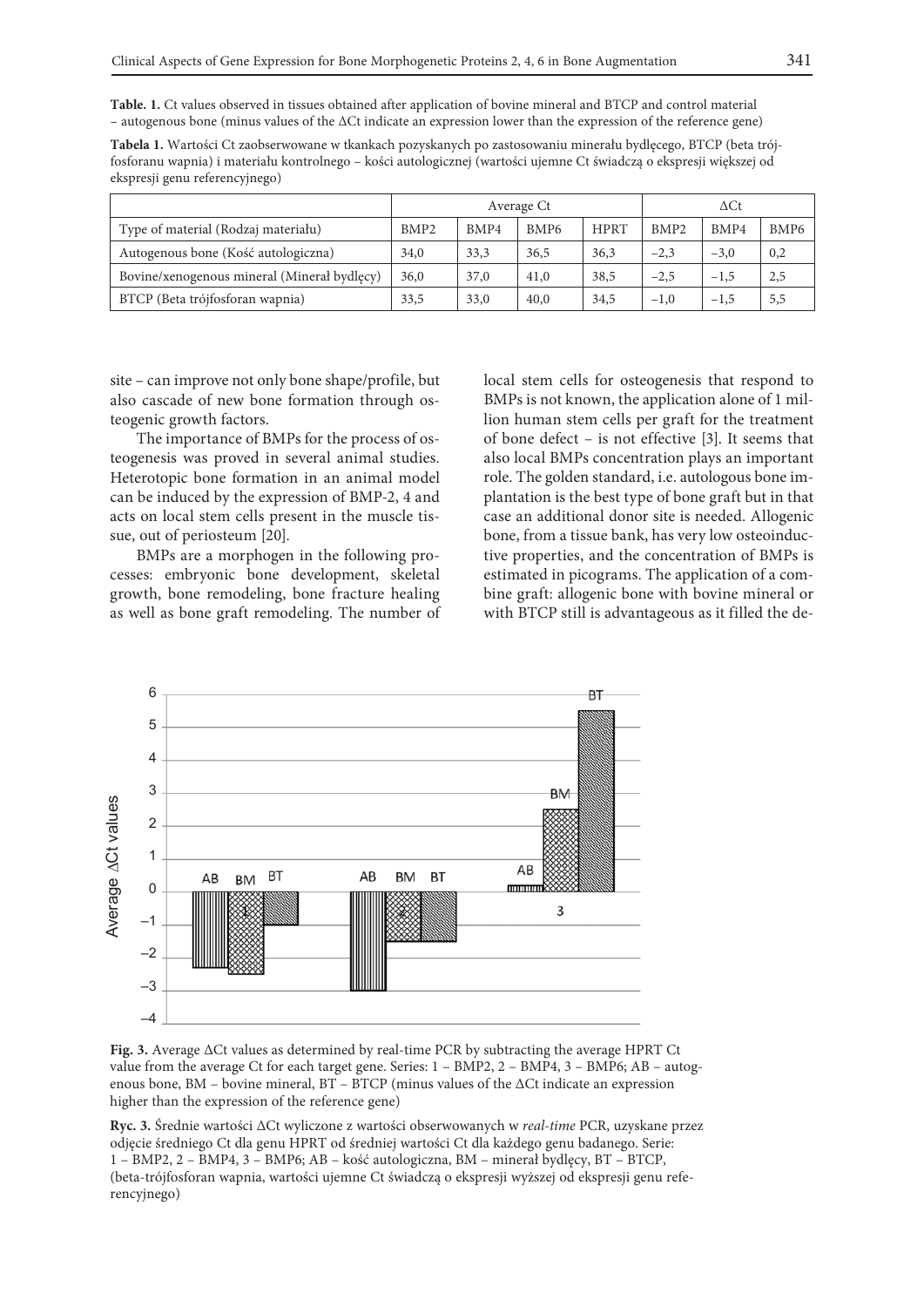

**Fig. 4.** Collective diagram. cDNA amplification for BMP-2, BMP-4, BMP-6 (target genes) and HPRT (reference gene) sequence. The study samples underwent 45 PCR cycles. Detection (Ct) above 40 indicates a number of present transcripts on the verge of detectability

**Ryc. 4.** Diagram zbiorczy. Amplifikacja cDNA dla genów badanych BMP-2, BMP-4, BMP-6 oraz genu referencyjnego HPRT. Badane próbki podlegały 45 cyklom PCR. Detekcja (Ct) powyżej 40. cyklu jest traktowana jako graniczna, nie potwierdza obecności badanej sekwencji



**Fig. 5.** A typical result from amplification observed in the study BMP-2 and BMP-4 transcripts detectable, BMP-6 transcripts undetectable

**Ryc. 5.** Typowy wynik amplifikacji obserwowany w badaniu. Transkrypty BMP-2, BMP-4 oznaczalne, BMP-6 nieoznaczalne

fect better within bone spaces than soft, gingival tissue. That type of a graft can induce wound healing in a faster and biologically more effective manner. It seems that BTCP undergoes a fast degradation, a process that does not take place normally in a newly formed bone. It is possible that the surface of BTCP granules does not attract cells/stem cells as opposed to natural bovine bone mineral which shows better cell adhesion and spreading properties. The degradation of BTCP may not in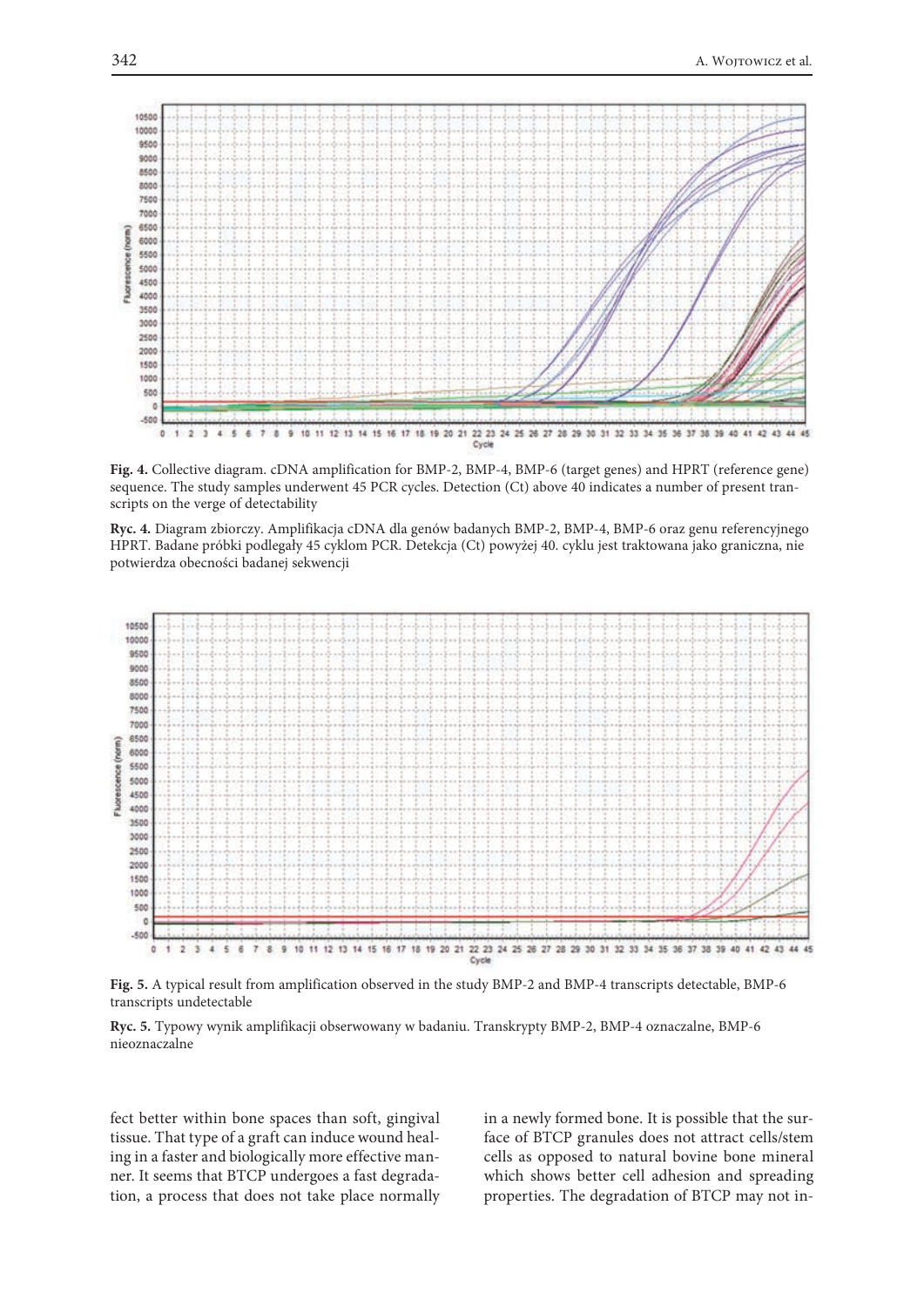volve the activity macrophages/monocytes osteoclastic cell line and hence BMP-6 pathways that are hypothetically co-dependent on the presence of macrophages/monocytes osteoclastic cell line in the site of tissue remodeling. It seems that the degradation of BTCP can proceed via simple dissolution and without or with a poor activation of macrophages. Author hypothesis is that BMP-6 can interfere in bone resorption. The clinical and radiological (not publish yet) results of authors study confirm the observation that the bovine mineral is refractory to resorption. The role of BMP-6 in bone metabolism is still not clear; BMP-6 was not expressed significantly in the human skeleton [21]. The biological and genomic bases for creeping substitution of the allogenic, xenogenic and alloplastic grafts are different. It seems that their combination allows for better perspectives for oral, regenerative medicine [22–23].

The authors concluded that though the application of BMPs is successful in orthopaedic and maxillofacial surgery, human recombinant BMPs are still not available for the dentists. An alternative source of BMPs is autologous bone, considered as a golden standard – this, however, applied seldom, rather in maxillofacial cases. The combination of allogenic bone from a tissue bank with alloplastic or xenogenic materials, especially longresorbed materials is an effective method for bone augmentation in small/dental bone defects.

The project was approved by Bioethical Committee WUM.

#### **References**

- [1] Davies S.D., Ochs M.W.: Bone Morphogenetic Proteins in Craniomaxillofacial Surgery. Oral Maxillofac. Surg. Clin. N. Am. 2010, 22 (1), 17–31.
- [2] Dmitriev A.E., Farhang S., Lehman Jr. R.A., Ling G.S.F., Symes A.J.: Bone morphogenetic protein-2 used in spinal fusion with spinal cord injury penetrates intrathecally and elicits a functional signaling cascade. Spine J. 2010, 10 (1), 16–25.
- [3] WOJTOWICZ A., CHABEREK S., URBANOWSKA E., OSTROWSKI, K.: Comparison of efficiency of platelet rich plasma, hematopoieic stem cells and bone marrow in augmentation of mandibular bone defects. N. Y. State Dent. J. 2007, 73 (2), 41–45.
- [4] Jeong B.-C., Kim H.-J., Bae I.-H., Lee K.-N., Lee K.-Y., Oh W.-M., Kim S.-H., Koh J.-T.: COMP-Ang1, a chimeric form of angiopoietin 1, enhances BMP2-induced osteoblast differentiation and bone formation. Bone 2010, 46 (2), 479–486.
- [5] Wikesjö U.M.E., Qahash M., Polimeni G., Susin C., Shanaman R.H., Rohrer M.D., Wozney J.M., Hall J.: Alveolar ridge augmentation using implants coated with recombinant human bone morphogenetic protein-2: Histologic observations.. J. Clin. Periodontol. 2008, 35 (11), 1001–1010.
- [6] Leknes K.N., Yang J., Qahash M., Polimeni G., Susin C., Wikesjö U.M.E.: Alveolar ridge augmentation using implants coated with recombinant human bone morphogenetic protein-2: Radiographic observations. Clin. Oral Implants Res. 2008, 19 (10), 1027–1033.
- [7] Kubota K., Iseki S., Kuroda S., Oida S., Iimura T., Duarte W.R., Ohya K., Kasugai S.: Synergistic effect of fibroblast growth factor-4 in ectopic bone formation induced by bone morphogenetic protein-2. Bone 2002, 31 (4), 465–471.
- [8] Emans P.J., Spaapen F., Surtel D.A.M., Reilly K.M., Cremers A., van Rhijn L.W., Bulstra S.K., Kuijer R.: A novel *in vivo* model to study endochondral bone formation; HIF-1α activation and BMP expression. Bone 2007, 40(2), 409–418.
- [9] Lim T.Y., Wang W., Shi Z., Poh C.K., Neoh K.G.: Human bone marrow-derived mesenchymal stem cells and osteoblast differentiation on titanium with surface-grafted chitosan and immobilized bone morphogenetic protein-2. J. Mat. Sci.: Mater. Med. 2009, 20 (1), 1–10.
- [10] KINOSHITA A.: Pre-clinical and clinical studies on bone morphogenetic proteins for regenerative therapies in dentistry field. Clin. Calcium 2006 16(2), 109–115.
- [11] Kim C.-S., Choi S.-H., Choi B.-K., Chai J.-K., Park J.-B., Kim C.-K., Cho K.-S.: The effect of recombinant human bone morphogenetic protein-4 on the osteoblastic differentiation of mouse calvarial cells affected by porphyromonas gingivalis. J. Periodontol. 2002, 73 (10), 1126–1132.
- [12] Deifenderfer D.L., Osyczka A.M., Reilly G.C., Leboy P.S.: BMP responsiveness in human mesenchymal stem cells. Connective Tis. Res. 2003, 44 (Suppl. 1), 305–311.
- [13] Luppen C.A., Smith E., Spevak L., Boskey A.L., Frenkel B.:Bone Morphogenetic Protein-2 Restores Mineralization in Glucocorticoid-Inhibited MC3T3-E1 Osteoblast Cultures. J. Bone Min. Res. 2003, 18 (7), 1186–1197.
- [14] Osyczka A.M., DIEFENDERFER D.L., BHARGAVE G., LEBOY P.S.: Different Effects of BMP-2 on Marrow Stromal Cells from Human and Rat Bone. Cells Tissues Organs 2004, 176 (1–3), 109–119.
- [15] Hong J.H., Lee G.T., Lee J.H., Kwon S.J., Park S.H., Kim S.J., Kim I.Y.: Effect of bone morphogenetic protein-6 on macrophages. Immunology 2009, 128 (1 Part 2), e442–e450.
- [16] GUTWALD R., HABERSTROH J., STRICKER A., RÜTHER E., OTTO F., XAVIER S.P., OSHIMA T., SAUERBIER S.: Influence of rhBMP-2 on bone formation and osseointegration in different implant systems after sinus-floor elevation. An *in vivo* study on sheep. J. Cranio-Maxillofac. Sur. 2010, 38 (8), 571–579.